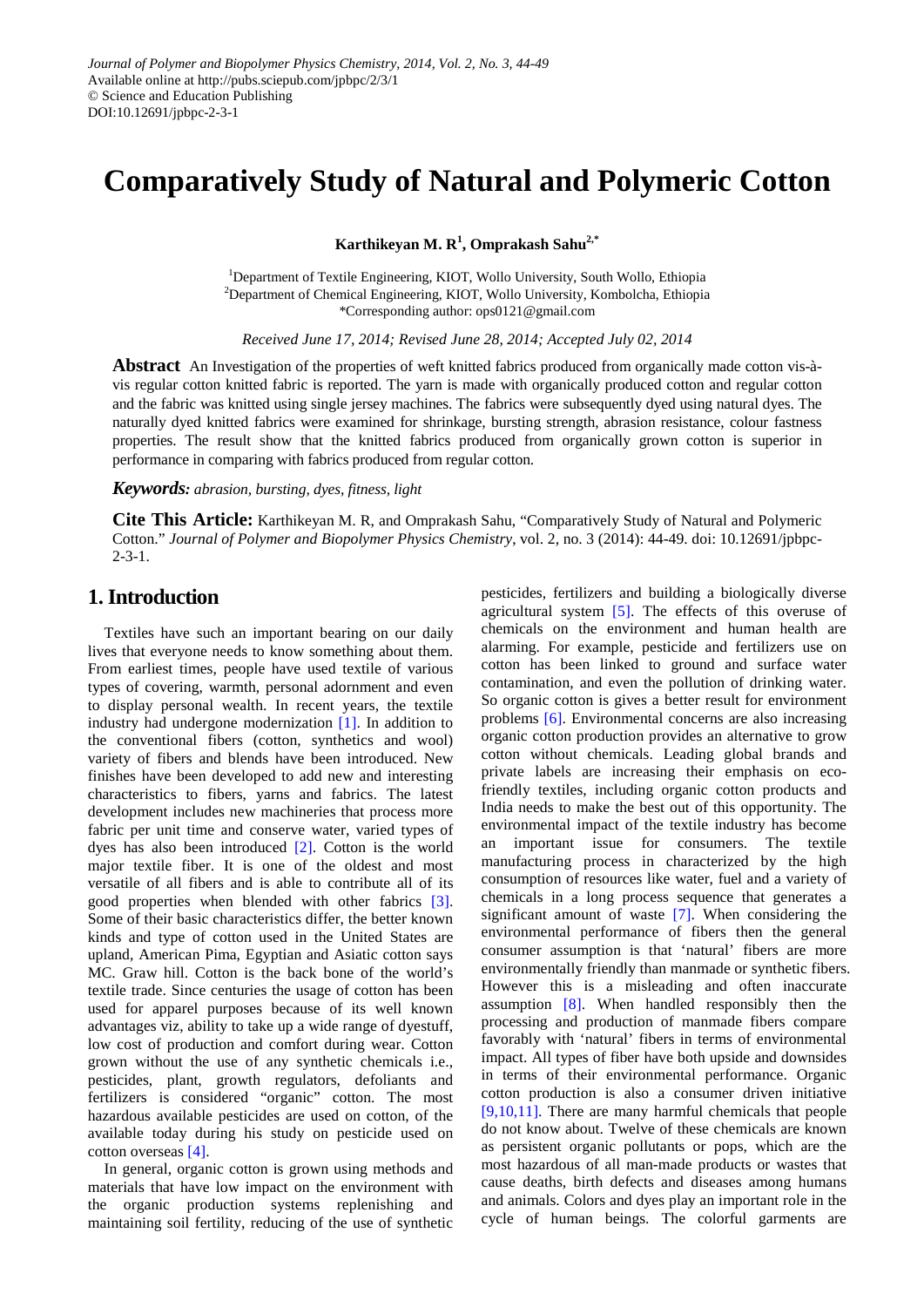reflection of the culture. The growth of fashion has reached the peak in this fast growing civilization.

Thus the present investigation aim at developing an eco friendly natural cotton fabric dyed with natural dyes for textile application To dye the regular cotton and organic cotton materials with natural dyes, analyze the performance qualities of the knitted fabrics and evaluate the performance of the dyed knitted samples.

### **2. Material and Methods**

### **2.1. Material**

### **2.1.1. Cotton**

Presently cotton is the world's most used fiber. Every part of the cotton plant is useful. The fiber is the most important part of the plant, because it's used is making cotton cloth. Cotton is the number of fiber used for apparel in US. In 1994 63% of cotton was used for apparel 29% for home furnishing 8% used for industrial type products and exportation. Cotton is one of the strongest cellulose fibers and it has excellent wicking, wetting and water absorption and retention properties. It is ideally suited for different end uses [\[12\].](#page-5-9)

### **2.1.2. Organic cotton**

Cotton grown without the use of any synthetically compounded chemicals and fertilizers is considered 'organic' cotton. Organic agriculture is an ecological production management system that promotes and enhances biodiversity, biological cycles and soil biological activity. It is based on minimal use of off-farm inputs and on management practices that restore maintain and enhance ecological harmony. Organic cotton evokes images of white, fluffy purity and many people think of cotton as being a natural, pure fabric. Cotton is a wonderfully versatile and globally important fiber that is used for a vast variety of fiber and food products, making it one of the most widely traded commodities on earth versatility, softeners, breath-ability, absorbency, yearround comfort, performance and durability are just a few of the qualities that have earned cotton it's popular status [\[13\].](#page-5-10)

### **2.2. Methods**

### **2.2.1. Preparation of Fabric**

The preparatory test for cotton material is scouring and bleaching. This treatment is given for removal of starch, natural coloring matters and other impurities. The required amount of water is heated till 95°C. The material is immersed for 1 hour, after 1 hour the material is taken out and washed with cold water. Then the material is dried. After Scouring the material is taken for bleaching. Bleaching is the oldest, the easiest, and the cheapest and perhaps the best method of bleaching cotton with oxygen becomes colorless. The oxygen from the air and grams liberated by the sunlight and in-conjunction with moisture is the active bleaching agent.

### **2.2.2. Dyeing**

For the experiment 5 colors of natural dyes in various parts of the plants were selected. The plants and the parts we used to dye the cotton and organic cotton fabric are listed below.

| <b>Table 1. Dye Particulars</b> |                  |                  |       |                |  |  |  |  |  |  |
|---------------------------------|------------------|------------------|-------|----------------|--|--|--|--|--|--|
| S.No                            | Common           | <b>Botanical</b> | Parts | Material Used  |  |  |  |  |  |  |
|                                 | Name             | Name             | Used  | for Dyeing     |  |  |  |  |  |  |
| 1                               | Annatto          | Bixa orellana    | Seed  | Cotton $&$     |  |  |  |  |  |  |
|                                 |                  | linn             |       | organic cotton |  |  |  |  |  |  |
| $\mathfrak{D}$                  | <b>Berberine</b> | <b>Berberis</b>  | Root. | Cotton $&$     |  |  |  |  |  |  |
|                                 |                  | aristata         |       | organic cotton |  |  |  |  |  |  |
| 3                               | Catchu           | Acacia catchu    | Wood  | Cotton $&$     |  |  |  |  |  |  |
|                                 |                  |                  |       | organic cotton |  |  |  |  |  |  |
| $\overline{4}$                  | Buck thrown      |                  | Bark  | Cotton $&$     |  |  |  |  |  |  |
|                                 |                  |                  |       | organic cotton |  |  |  |  |  |  |
| 5                               | Chevallikodi     |                  | Root  | Cotton $&$     |  |  |  |  |  |  |
|                                 |                  |                  |       | organic cotton |  |  |  |  |  |  |

The solution is mixed with water of M.L.R 1:20. The solution is heated at temperature 80°C– 90°C. The material is immersed in the dye solution and heated for 1 hour. pH is checked every half an hour [\[14\].](#page-5-11) After the process is over the material is taken out and washed in cold water. For the experiment 12 samples are make which are mention below in [Table 2.](#page-1-0)

**Table 2. Nomenclature of the samples**

<span id="page-1-0"></span>

| S.No | Sample            | Name                                       |
|------|-------------------|--------------------------------------------|
| 1.   |                   | Cotton                                     |
| 2.   | OC                | Organic cotton                             |
| 3.   | CB <sub>1</sub>   | Cotton dyed with Berberine                 |
| 4.   | OCB <sub>1</sub>  | Organic cotton dyed with Berberine         |
| 5.   | CA <sub>1</sub>   | Cotton dyed with Annatto                   |
| 6.   | OCA <sub>1</sub>  | Organic cotton dyed with Annatto           |
| 7.   | CC <sub>1</sub>   | Cotton dyed with Catchu                    |
| 8.   | OCC <sub>1</sub>  | Organic cotton dyed with Catchu            |
| 9.   | $CBT_1$           | Cotton dyed with Buck thrown               |
| 10.  | $OCBT_1$          | Organic cotton dyed with Buck thrown       |
| 11.  | $CCK_1$           | Cotton dyed with Chevallikodi root         |
| 12   | OCCK <sub>1</sub> | Organic cotton dyed with Chevallikodi root |

### **2.3. Performance Test**

### **2.3.1. Evaluations**

The cotton and organic cotton dyed samples were evaluated in comparison with the original samples by both visually and laboratory tests. The tested samples were evaluated visually using a panel of hundred post graduate students specializing in the field of costume design and fashion as judges for evaluating the samples. General appearance, brilliance of color, evenness, texture and order were the major aspect taken in to consideration for visual inspection [\[15\].](#page-5-12)

#### **2.3.2. Laboratory Tests**

The laboratory test samples were cut according to the specification from relative portion of all the original materials and washed materials for the following laboratory test. The fabric was examined for weight, thickness, abrasion resistance and bursting test [\[16\].](#page-5-13)

#### **2.3.3. Color Fastness Test**

A fabric that retains its color during care and use is said color fast state [\[17\].](#page-5-14) The importance of color fastness depends upon the use of the fabric. The samples were examine for washing rubbing and sunlight test.

### **3. Result and Discussion**

### **3.1. Visual Evaluation**

The visual evaluation was carried out for all 12 samples and examine for general appearance, brilliance of color,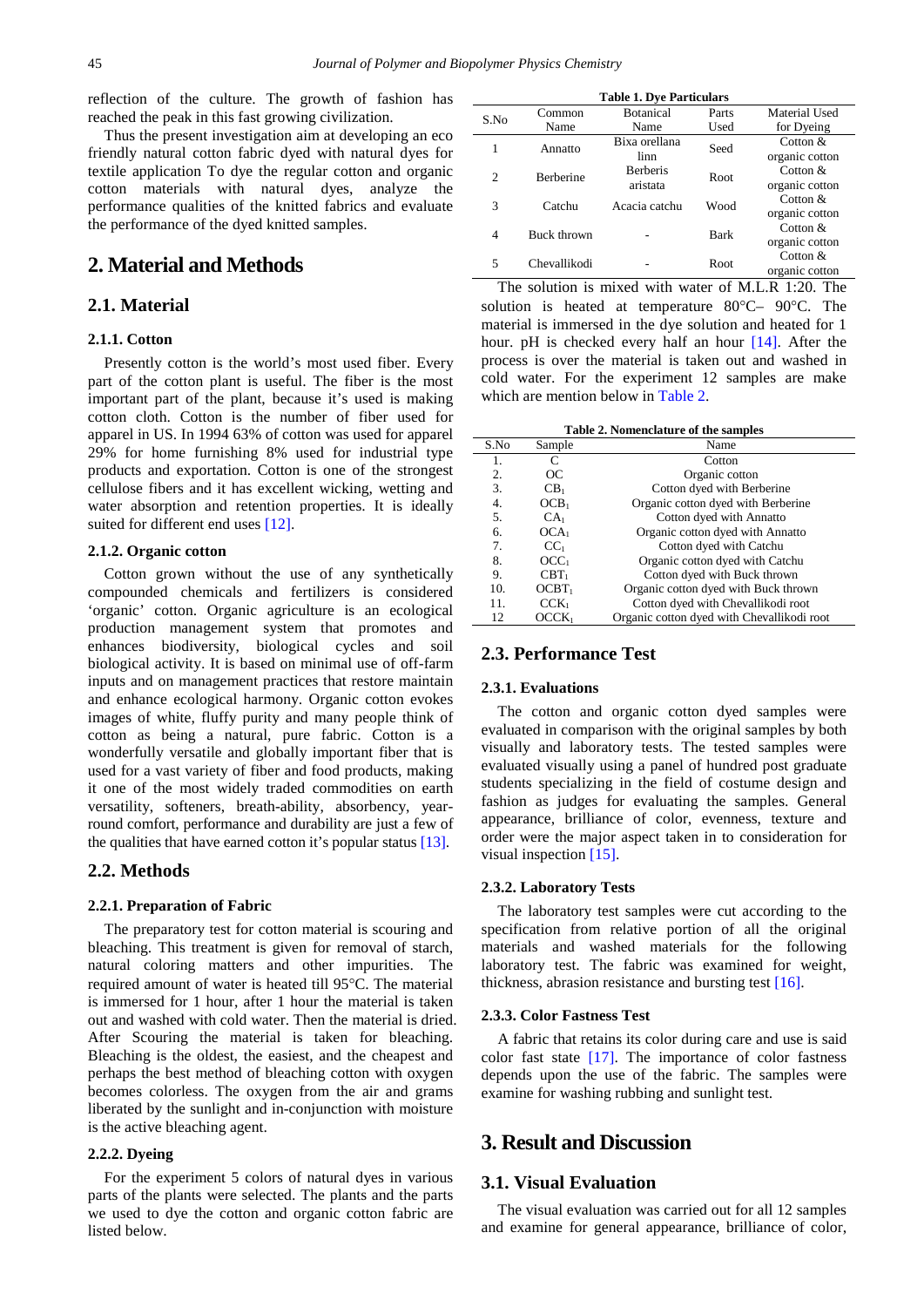texture, evenness and odor. The visual evaluations were summarized in [Table 3.](#page-2-0)

From the [Table 3](#page-2-0) it is clear that the general appearance of cotton and organic cotton, scoured and bleached samples are taken.  $C_1$  was rated as good by 38% of judges, followed by  $OC_1$  which has rated as good by 45% of judges. General appearance of cotton sample  $CCK<sub>1</sub>$  was ranked first by 42% judges and followed by  $CA_1$  and  $CC_1$ which was rated as good by 40% of judges. In case of organic cotton samples  $OCCK<sub>1</sub>$  was rated first by 48% of judges and followed by  $OCA_1$  and  $OCC_1$  which was rated as good by 46% and 45% of judges. Brilliance of color in cotton  $CCK<sub>1</sub>$  was ranked first by 43% of judges and followed by  $CB_1$  and  $CC_1$  which was rated as good by 41% and 38% of judges. In the case of organic cotton samples  $OCCK<sub>1</sub>$  was rated first by 48% of judges and followed by  $OCB_1$  and  $OCC_1$  which was rated good as by 45% and 43% of judges. Evenness of cotton sample  $CCK_1$ was rated first by 45% of judges and followed by  $CC_1$  and  $CA<sub>1</sub>$  which was rated as good by 43% and 41% of judges. In the case of organic cotton samples  $OCCK<sub>1</sub>$  was rated first by 49% of judges and followed by  $\mathrm{OCC}_1$  and  $\mathrm{OCB}_1$ which was rated as good by 45% and 43% of judges.

<span id="page-2-0"></span>

| S.N0 | Samples           | General appearance |    |   | Brilliance of color |                | Evenness |    |    | Texture |    |    | Odour |    |                |   |
|------|-------------------|--------------------|----|---|---------------------|----------------|----------|----|----|---------|----|----|-------|----|----------------|---|
|      |                   | G                  | F  | P | B                   | M              | D        | G  | F  | P       | G  | F  | P     | G  | F              | P |
|      | $C_1$             | 38                 | 12 | ۰ | 35                  | 15             | ۰        | 40 | 10 | ٠       | 38 | 12 | ۰     | 46 |                |   |
|      | OC <sub>1</sub>   | 45                 | 5  | ۰ | 42                  | 18             | ٠        | 45 | 5  | ۰       | 45 |    | ۰.    | 48 | C              |   |
| 3    | CA <sub>1</sub>   | 40                 | 10 | ۰ | 36                  | 14             | ۰        | 41 | 9  | ۰       | 43 |    |       | 45 |                |   |
|      | OCA <sub>1</sub>  | 46                 | 4  | ۰ | 41                  | 9              | ٠        | 43 | 7  | ۰       | 47 | 3  | ۰     | 47 | 3              |   |
| C.   | CB <sub>1</sub>   | 36                 | 14 | ۰ | 38                  | 12             | ٠        | 42 | 8  | ۰       | 41 | 9  | ۰     | 46 | 4              |   |
| 6    | OCB <sub>1</sub>  | 40                 | 10 | ۰ | 43                  | $\overline{7}$ | ۰        | 45 | 5  | ۰       | 45 |    |       | 48 | $\mathfrak{D}$ |   |
| 7    | $CBT_1$           | 37                 | 13 | ۰ | 37                  | 13             | ۰        | 41 | 9  | ٠       | 42 | 8  | ۰     | 45 |                |   |
| 8    | $OCBT_1$          | 41                 | 9  |   | 42                  | 8              | ۰        | 43 | 7  | ۰       | 47 | 3  |       | 47 | 3              |   |
| 9    | CC <sub>1</sub>   | 40                 | 10 | ۰ | 42                  | 9              | ۰        | 43 | 7  | ۰       | 41 | 9  |       | 41 | 9              |   |
| 10   | OCC <sub>1</sub>  | 45                 | 5  | ۰ | 45                  | 5              | ۰        | 45 | 5  | ۰       | 46 | 4  | ۰     | 43 |                |   |
| 11   | CCK <sub>1</sub>  | 42                 | 8  |   | 43                  |                | ۰        | 45 |    | ۰       | 43 |    |       | 45 |                |   |
| 12   | OCCK <sub>1</sub> | 48                 | 2  | ۰ | 48                  | $\overline{c}$ |          | 49 |    | ٠       | 45 | 5  | ۰     | 49 |                |   |
|      |                   |                    |    |   |                     |                |          |    |    |         |    |    |       |    |                |   |

|  | Table 3. Visual evaluation of cotton and organic cotton dyed samples |
|--|----------------------------------------------------------------------|
|  |                                                                      |

**Note-** G-Good, F-Fair, P-Poor, B-Bright, M-Medium, D-Dull

Texture of cotton sample  $CC_1$  was ranked first by 43% of judges and followed by  $CC_1$  and  $CBT_1$  which was rated as good by 42% and 41% of judges. In the case of organic cotton samples  $OCCK_1$  was rated first by 45% of judges and followed by  $OCC<sub>1</sub>$  and  $OCBT<sub>1</sub>$  which was rated as good by 43% and 41% of judges. Odour of cotton sample  $CC<sub>1</sub>$  was ranked first by 48% of judges and followed by  $CA<sub>1</sub>$  and  $CB<sub>1</sub>$  which was rated as good by 45% and 43% of judges. In the case of organic cotton samples  $OCCK<sub>1</sub>$ was ranked first by 49% of judges and followed by  $OCB<sub>1</sub>$ and  $OCBT_1$  which was rated as good by 48% and 47% of judges.

### **3.2. Labotary Fitness Test**

#### **3.2.1. Fabric Weight**

The fabric weight of test was examined for all samples, which is presented in [Figure 1.](#page-2-1) Among these dyed samples weight is normally high compared than undyed samples. Hence it could be concluded that among all the cotton and organic cotton samples while dyed with natural dyes, basically the amount of weight is increased after dyeing.

<span id="page-2-1"></span>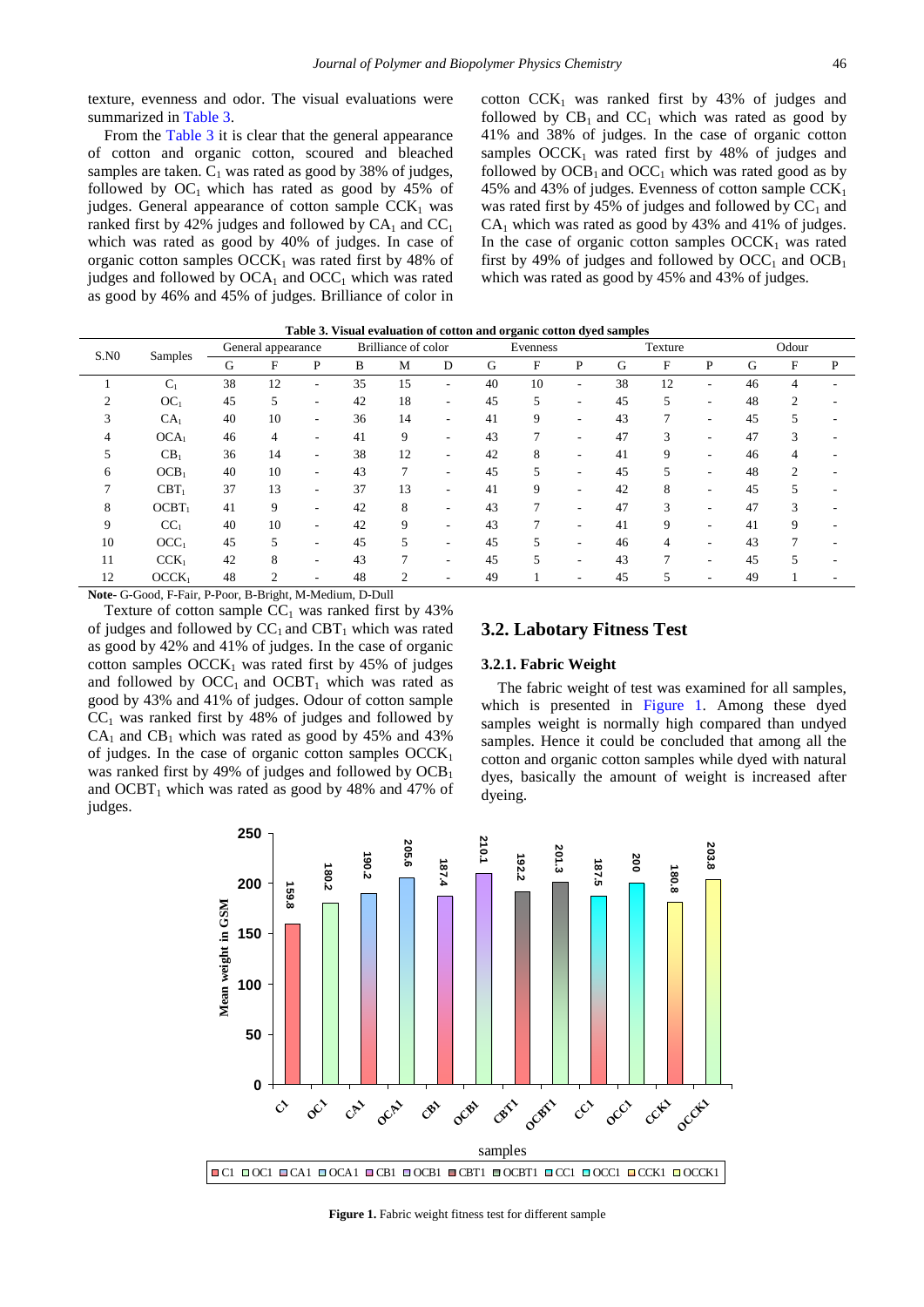<span id="page-3-0"></span>

**Figure 2.** Fabric thickness fitness test for different samples

### **3.2.2. Fabric Thickness**

The fabric thickness test was carried out for all the samples, which presented in [Figure 2.](#page-3-0) The greater the mean value, the greater is the fabric thickness of the samples. Among these dyed samples thickness is normally high compared than undyed samples. Hence it could be concluded that among all the cotton and organic cotton samples while dyed with natural dyes, basically the amount of thickness is increased after dyeing.

#### **3.2.3. Fabric Abrasion Resistance**

The abrasion resistance fitness test was carried out for all the samples, which is shown in [Figure 3.](#page-3-1) From the Figure it was found that most of the samples have shown good abrasion resistance. Among the original samples cotton and organic cotton shows increase in the mean value. In the case of dyed samples shows increase in weight. Hence it could be concluded that among all the cotton dyed and organic cotton dyed samples shows increase in abrasion resistance

<span id="page-3-1"></span>

**Figure 3.** Fabric abrasion resistance fitness test for different samples

#### **3.2.4. Bursting Strength**

The warp strength fitness test was carried out for all the samples, which is presented in Figure 4. From result it was found that the cotton and organic samples were good strength in warp. The dyed organic cotton sample is maximum increased in strength compared to dyed cotton fabrics.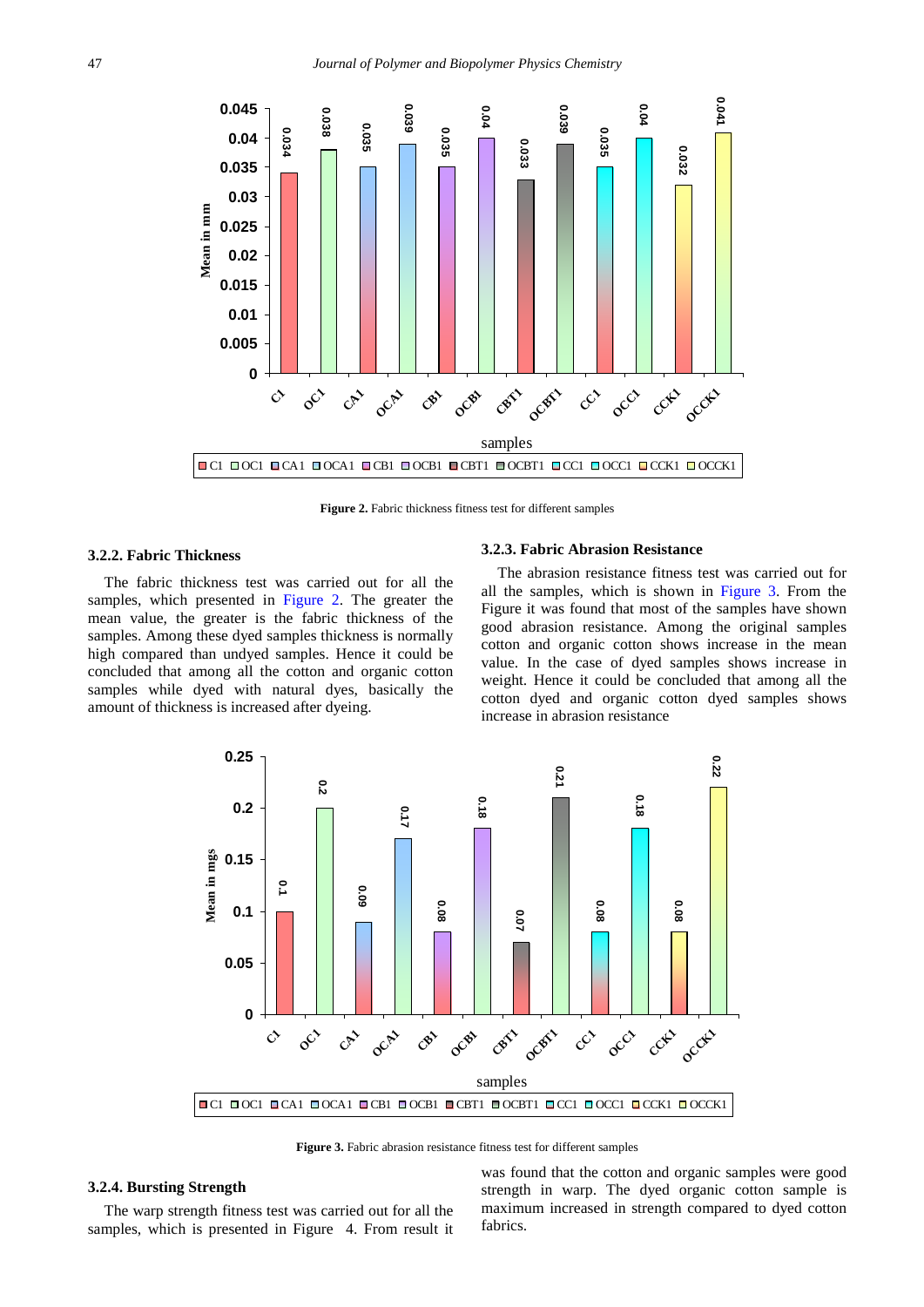

**Figure 4.** Fabric warp strength fitness test for different samples

<span id="page-4-0"></span>

**Figure 5.** Fabric shrinkage fitness test for different samples

### **3.2.5. Shrinkage**

The shrinkage fitness test was carried out for all the sample, which is presented in [Figure 5.](#page-4-0) From the results it was found that the fabric shrinkage in Longitudinal (%) and Transverse (%) of knitted fabric are very less.

### **3.3. Color Fastness Test**

The color fastness test light, washing and rubbing was carried out for all the sample, which summarized in [Table](#page-5-15)  [4.](#page-5-15) From the table it was observed that in color fastness to washing  $OCCK_1$ ,  $OCBT_1$ ,  $OCC_1$ ,  $OCB_1$ ,  $OCA_1$  are excellent and very good colorfastness in organic cotton and then  $CA_1$ ,  $CB_1$ ,  $CBT_1$ ,  $CCK_1$  are rated as very good and good colorfastness in cotton. In color fastness to light  $CA_1$ ,  $CB_1$ ,  $CC_1$ ,  $CBT_1$ ,  $CCK_1$  are rated as excellent and very good up to 2 days and then  $OCA<sub>1</sub>$ ,  $OCB<sub>1</sub>$ ,  $OCC<sub>1</sub>$ ,  $OCBT_1$ ,  $OCCK_1$  are rated as excellent and very good in organic cotton. Fastness up to 8 days means  $CA_1$ ,  $CCK_1$ are rated as very good and good in cotton and then  $OCA<sub>1</sub>$ , and  $CCK<sub>1</sub>$  are rated as very good and good is organic cotton. In dry crocking all the samples had excellent fastness properties to color change and in staining  $CA<sub>1</sub>$ ,  $CB<sub>1</sub>$ ,  $CB<sub>1</sub>$ ,  $CCK<sub>1</sub>$  are rated as excellent and very good in cotton and then  $OCA<sub>1</sub>$ ,  $OCBT<sub>1</sub>$ ,  $OCCK<sub>1</sub>$  are rated as excellent and good in organic cotton samples. In wet crocking all the samples had very good fastness properties to color change and in staining.  $CB_1$ ,  $CBT_1$ ,  $CCK_1$  are rated as excellent and good in cotton and then OCA<sub>1</sub>,  $OCB<sub>1</sub>$ ,  $OCC<sub>1</sub>$ ,  $OCB<sub>1</sub>$ ,  $OCC<sub>K<sub>1</sub></sub>$  are rated as excellent and good in organic cotton samples.